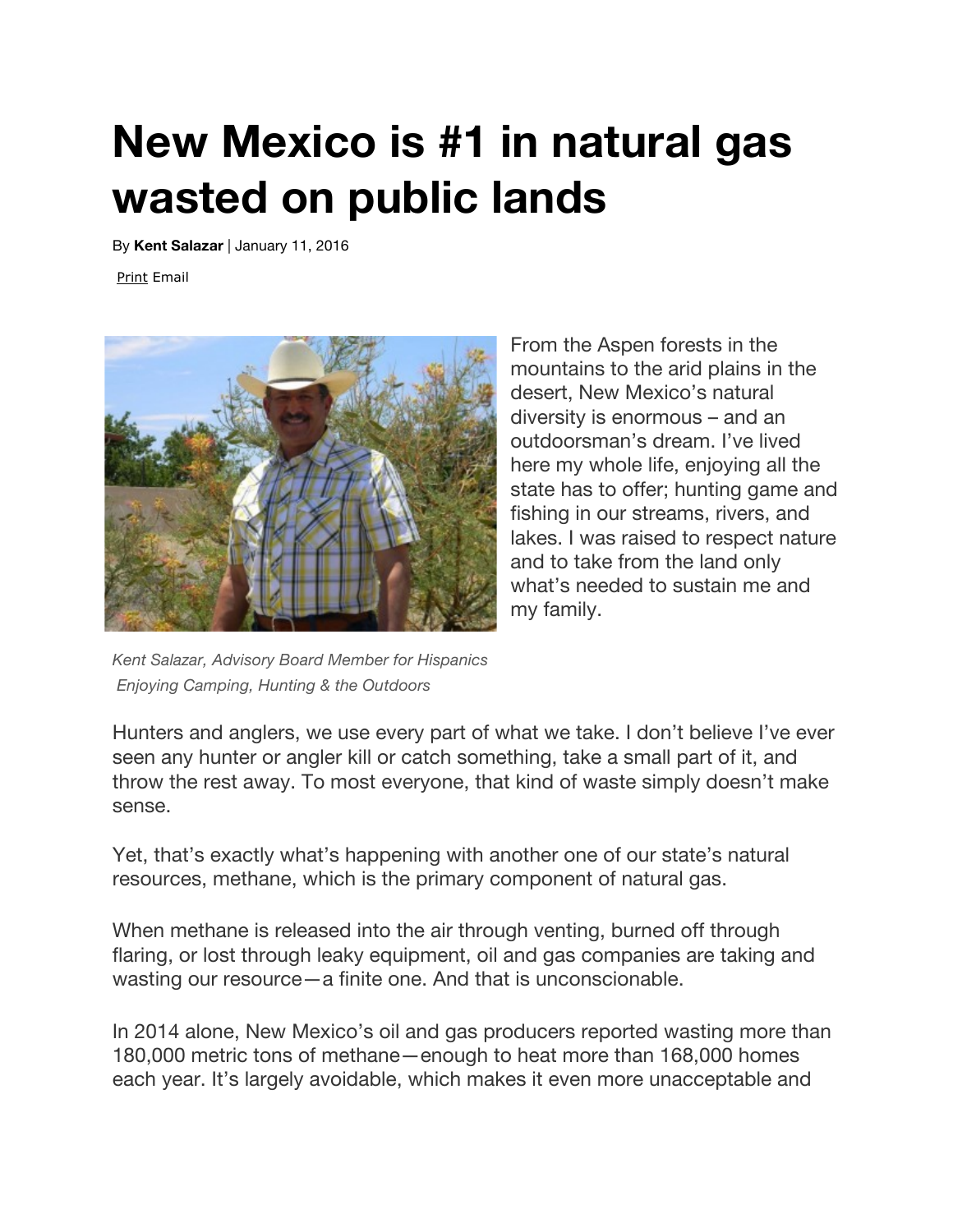disrespectful to future generations that will have to deal with the consequences of this waste.

Venting and flaring is not only wasteful from a moral perspective, but it is also costing the people of this state millions each year. A report commissioned by the Environmental Defense Fund found that New Mexico ranks number 1 in lost natural gas—an estimated \$100 million worth of gas is lost each year. That means New Mexicans are missing out on millions of dollars in income from lost royalties and taxes that could have gone to things like schools and infrastructure.

180,000 metric tons of methane each year going up into the air is even more serious when you think about the costs it has on our health. Alongside methane, oil and gas operations release toxic pollutants such as benzene as well as volatile organic compounds that create smog which harms lungs— increasing asthma attacks, aggravating lung diseases, making the lungs more susceptible to infection, creating lung scar tissue, and much more.

Latinos, like myself, are among those facing the greatest risk to exposure to dangerous air pollutants and are three times more likely to die from asthma than any other racial or ethnic group. The places that are most impacted by air pollution from methane are areas with high Latino populations, and that includes our state, where Hispanics now represent 46% of the population.

The good news is that if we clamp down on methane emissions, we'll also help tackle these other pollutants dangerous to our health.

The Bureau of Land Management (BLM) is preparing to release a draft ruling about methane this week. I hope it will include strong guidelines to stop the avoidable waste of methane on our public lands. Methane waste on New Mexico's federal and tribal lands has been largely unmanaged, and it can be avoided, captured, and brought to market with strong venting and flaring guidelines from BLM.

We need to disincentive companies in order to ensure that the public, you and me and all taxpayers, receive payment for all resources taken from our public lands. We need tougher rules in order to protect the public's health. We need tougher rules because it's a senseless waste.